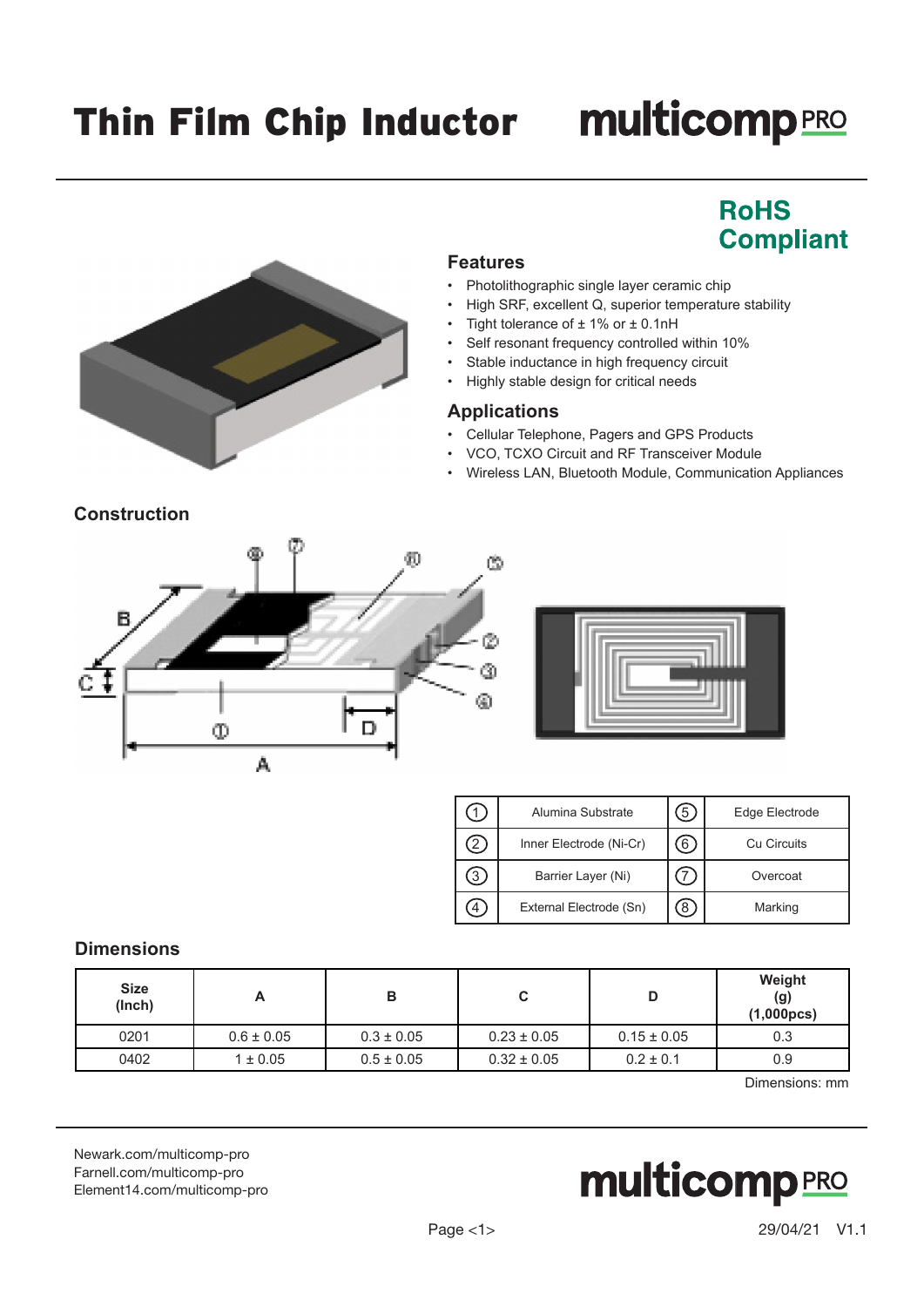#### **Standard Electrical Specifications**

|                           | <b>Chip Inductors / High Current Type</b>   |                           |                          |                               |                  |
|---------------------------|---------------------------------------------|---------------------------|--------------------------|-------------------------------|------------------|
| Inductance<br>(nH)        | Inductance<br><b>Tolerance</b><br>(nH or %) | Quality<br>Factor<br>min. | <b>SRF</b><br>(GHz) min. | <b>DCR</b><br>$(\Omega)$ max. | IDC<br>(mA) max. |
| 0.1                       |                                             |                           |                          |                               |                  |
| 0.2                       |                                             |                           |                          | 0.05                          |                  |
| 0.3                       |                                             |                           |                          |                               |                  |
| 0.4                       |                                             |                           |                          |                               |                  |
| 0.5                       |                                             |                           |                          |                               |                  |
| $0.6\,$                   |                                             |                           |                          |                               |                  |
| 0.7                       |                                             |                           |                          | 0.1                           |                  |
| $0.8\,$                   |                                             |                           |                          |                               | 600              |
| 0.9                       |                                             |                           |                          |                               |                  |
| $\mathbf{1}$              |                                             |                           |                          |                               |                  |
| 1.1                       |                                             |                           |                          | 0.15                          |                  |
| $1.2$                     |                                             |                           |                          |                               |                  |
| 1.3                       |                                             |                           |                          | 0.20                          |                  |
| $1.4$                     |                                             |                           |                          |                               |                  |
| 1.5                       |                                             |                           |                          | 0.25                          |                  |
| $1.6\,$                   |                                             |                           |                          |                               |                  |
| 1.7                       | ±0.1, 0.2, 0.3nH                            | 10 / 500MHz               | $\,6$                    |                               |                  |
| 1.8                       |                                             |                           |                          |                               |                  |
| $1.9$                     |                                             |                           |                          | $0.30\,$                      |                  |
| $\overline{2}$            |                                             |                           |                          |                               | 500              |
| 2.1                       |                                             |                           |                          |                               |                  |
| 2.2                       |                                             |                           |                          |                               |                  |
| 2.3                       |                                             |                           |                          |                               |                  |
| 2.4                       |                                             |                           |                          | 0.35                          |                  |
| 2.5                       |                                             |                           |                          |                               |                  |
| $2.6\,$                   |                                             |                           |                          |                               | 450              |
| 2.7                       |                                             |                           |                          |                               |                  |
| $2.8\,$                   |                                             |                           |                          |                               |                  |
| 2.9                       |                                             |                           |                          |                               |                  |
| $\ensuremath{\mathsf{3}}$ |                                             |                           |                          | 0.50                          |                  |
| 3.1                       |                                             |                           |                          |                               | 400              |
| 3.2                       |                                             |                           |                          |                               |                  |
| 3.3                       |                                             |                           |                          |                               |                  |

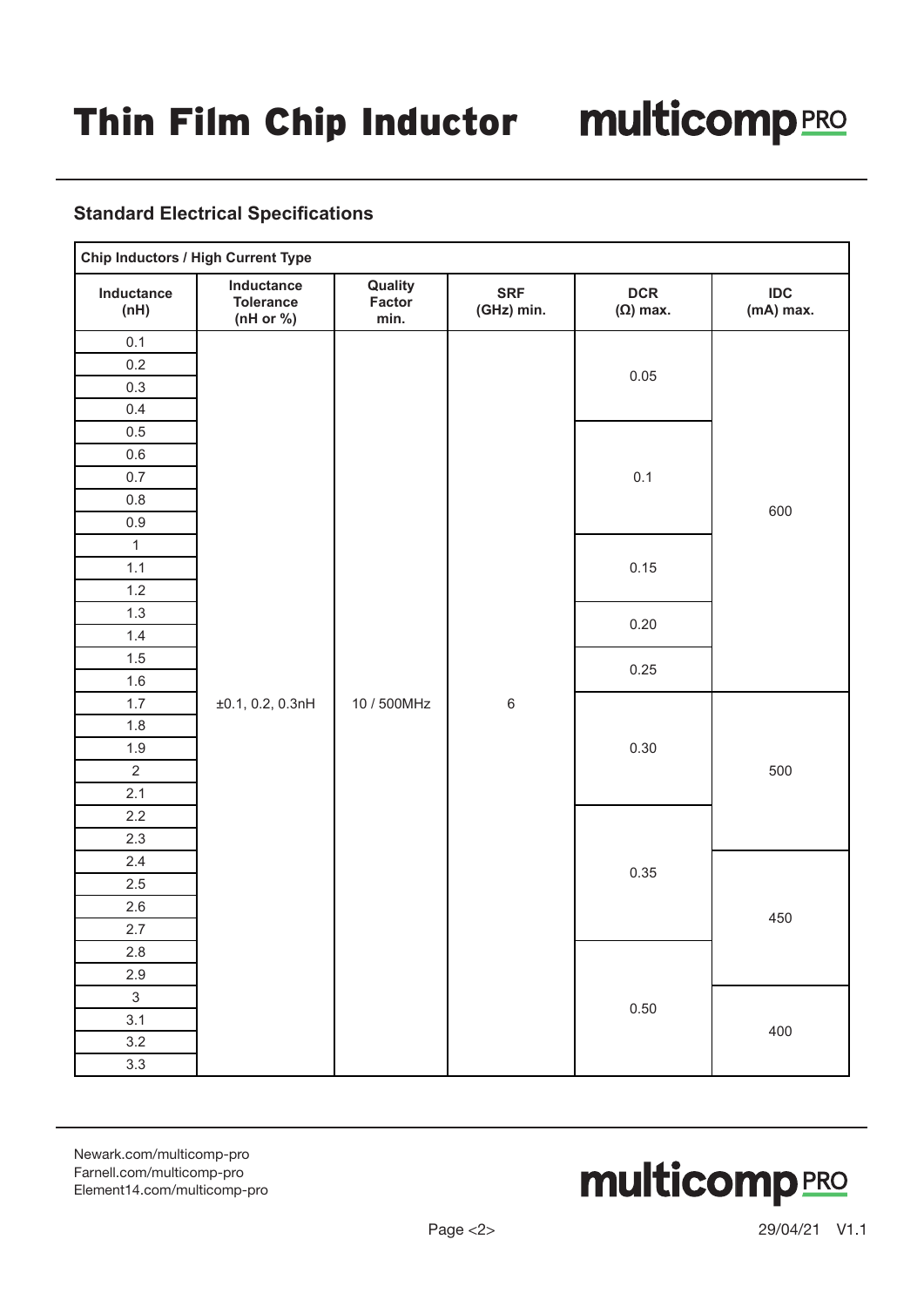# Thin Film Chip Inductor multicompRRO

| Inductance<br>(nH)                    | Inductance<br><b>Tolerance</b><br>(nH or %) | Quality<br>Factor<br>min. | <b>SRF</b><br>(GHz) min. | <b>DCR</b><br>$(\Omega)$ max. | <b>IDC</b><br>(mA) max. |
|---------------------------------------|---------------------------------------------|---------------------------|--------------------------|-------------------------------|-------------------------|
| 3.4                                   |                                             |                           |                          |                               |                         |
| 3.5                                   |                                             |                           |                          |                               |                         |
| 3.6                                   |                                             |                           |                          |                               |                         |
| 3.7                                   | ±0.1, 0.2, 0.3nH                            | 10 / 500MHz               | $\,6\,$                  | 0.80                          | 350                     |
| $3.8\,$                               |                                             |                           |                          |                               |                         |
| 3.9                                   |                                             |                           |                          |                               |                         |
| $\overline{4}$                        |                                             |                           |                          |                               |                         |
| <b>Chip Inductors / Standard Type</b> |                                             |                           |                          |                               |                         |
| $0.2\,$                               |                                             |                           |                          |                               |                         |
| 0.3                                   |                                             |                           |                          | 0.1                           | 800                     |
| 0.4                                   |                                             |                           | 14                       |                               |                         |
| $0.5\,$                               |                                             |                           |                          |                               |                         |
| $0.8\,$                               |                                             |                           |                          |                               |                         |
| $0.9\,$                               |                                             |                           |                          | 0.15                          |                         |
| 1.1                                   |                                             |                           | 12                       |                               | 700                     |
| $1.2$                                 |                                             |                           |                          |                               |                         |
| 1.3                                   |                                             |                           |                          |                               |                         |
| 1.4                                   |                                             |                           |                          |                               |                         |
| $1.6\,$                               |                                             |                           | $10$                     | 0.25                          |                         |
| 1.7                                   |                                             |                           |                          |                               |                         |
| $1.8\,$                               |                                             |                           |                          |                               | 560                     |
| 1.9                                   |                                             |                           |                          |                               |                         |
| $2.0\,$                               | ±0.1, 0.2, 0.3nH                            | 13 / 500MHz               |                          |                               |                         |
| 2.1                                   |                                             |                           |                          |                               |                         |
| 2.3                                   |                                             |                           | $\bf 8$                  | 0.35                          |                         |
| $2.4\,$                               |                                             |                           |                          |                               | 440                     |
| $2.5\,$                               |                                             |                           |                          |                               |                         |
| 2.6                                   |                                             |                           |                          |                               |                         |
| 2.7                                   |                                             |                           |                          |                               |                         |
| 2.8                                   |                                             |                           |                          |                               |                         |
| 2.9                                   |                                             |                           |                          |                               |                         |
| 3.0                                   |                                             |                           |                          | 0.45                          |                         |
| 3.1                                   |                                             |                           | $\overline{6}$           |                               | 380                     |
| 3.2                                   |                                             |                           |                          |                               |                         |
| 3.4                                   |                                             |                           |                          |                               |                         |
| 3.5                                   |                                             |                           |                          | 0.55                          |                         |
| 3.6                                   |                                             |                           |                          |                               |                         |

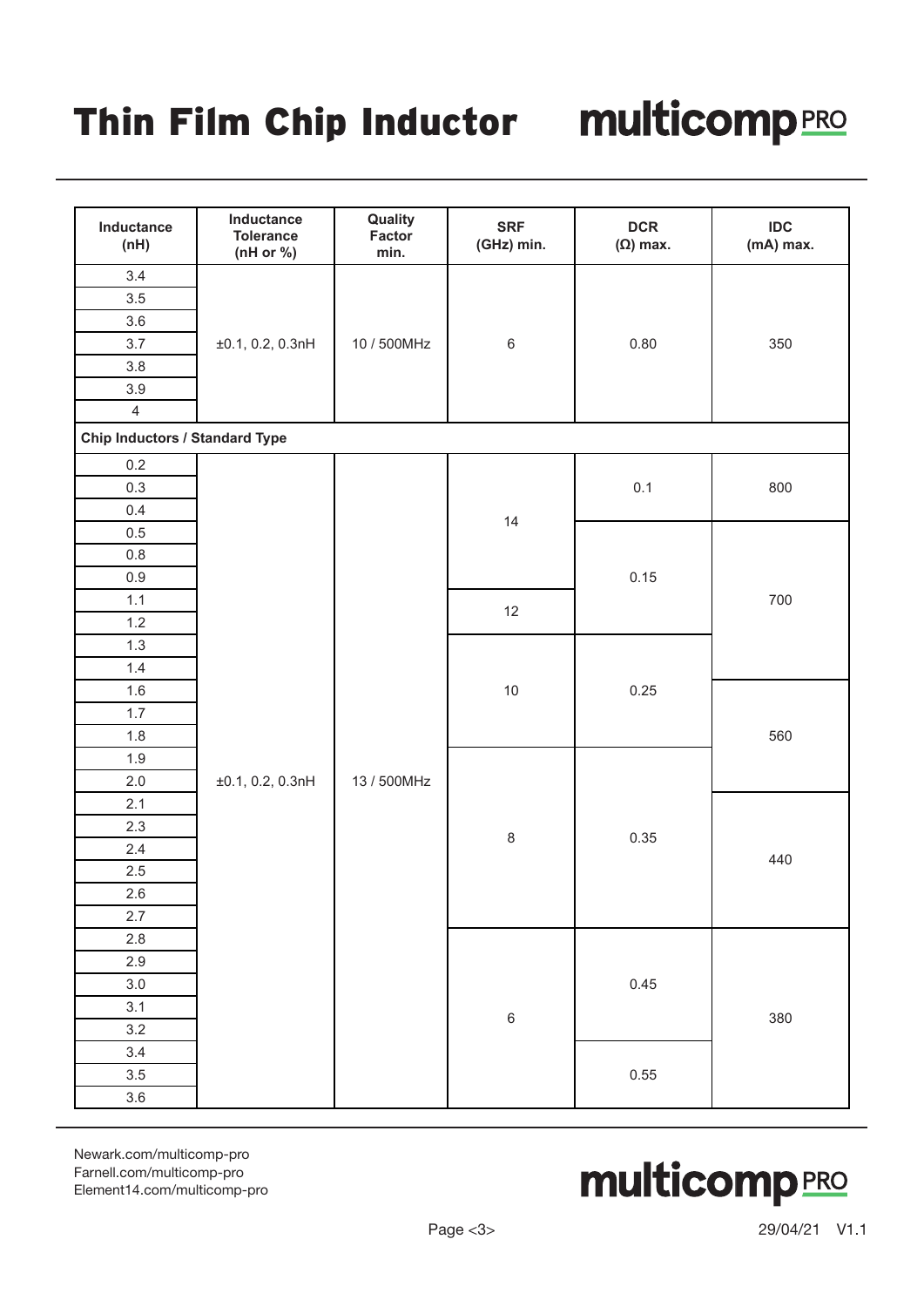## Thin Film Chip Inductor multicompRRO

| Inductance<br>(nH) | Inductance<br><b>Tolerance</b><br>(nH or $\%$ ) | Quality<br>Factor<br>min. | <b>SRF</b><br>(GHz) min. | <b>DCR</b><br>$(\Omega)$ max. | <b>IDC</b><br>(mA) max. |  |
|--------------------|-------------------------------------------------|---------------------------|--------------------------|-------------------------------|-------------------------|--|
| 3.7                |                                                 |                           |                          |                               |                         |  |
| 3.8                |                                                 |                           |                          | 0.55                          | 340                     |  |
| 3.9                |                                                 |                           |                          |                               |                         |  |
| 4.3                |                                                 |                           |                          | 0.65                          | 320                     |  |
| 5.4                |                                                 |                           | $\,6\,$                  |                               |                         |  |
| 5.6                |                                                 |                           |                          | 0.85                          | 280                     |  |
| 5.9                | ±0.1, 0.2, 0.3nH                                | 13 / 500MHz               |                          |                               |                         |  |
| 6.5                |                                                 |                           |                          | 1.05                          | 260                     |  |
| 7.2                |                                                 |                           |                          |                               |                         |  |
| 8.0                |                                                 |                           | $5.5\,$                  | 1.25                          | 220                     |  |
| 8.1                |                                                 |                           |                          |                               |                         |  |
| 9.1                |                                                 |                           |                          |                               |                         |  |
| 10.8               |                                                 |                           | 4.5                      | 1.35                          | 200                     |  |
| 12.0               |                                                 |                           | 3.7                      | 1.55                          | 180                     |  |
| 13.8               |                                                 |                           |                          | 1.75                          |                         |  |
| 17.0               | ±1, 2, 3, 5%                                    |                           | 3.1                      | 1.95                          | 100                     |  |
| 18.0               |                                                 |                           |                          | 2.15                          |                         |  |
| 20.8               |                                                 |                           | 2.8                      | 2.55                          | 90                      |  |
| 27.0               |                                                 |                           | $2.5\,$                  | 3.25                          | $75\,$                  |  |

#### **Reflow**



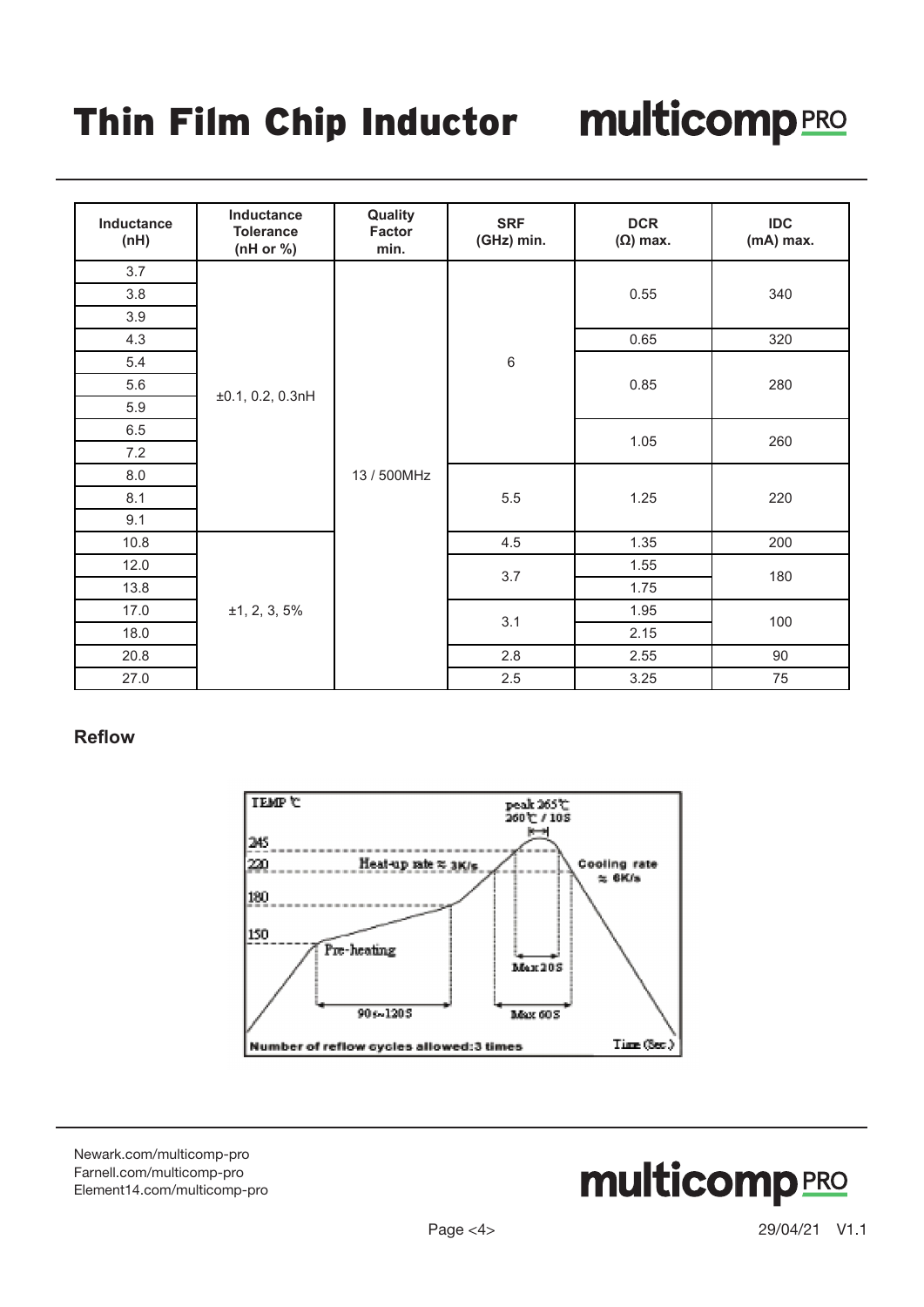### **Environmental Characteristics**

| <b>Item</b>                  | <b>Requirement</b>   | <b>Test Method</b>                                                                                         |
|------------------------------|----------------------|------------------------------------------------------------------------------------------------------------|
| Inductance                   | As Spec.             | Measuring equipment and fixture:<br>0201: HP4287 + Agilent 16196C<br>0402: HP4287 + Agilent 16196B         |
| <b>Insulation Resistance</b> | $> 1,000M\Omega$     | Apply 100V pc for 1minute                                                                                  |
| Damp Heat with Load          | $\Delta L \leq 10\%$ | 40 $\pm$ 2°C, 90 $\sim$ 95% R.H. Max. working voltage for 1,000 hrs<br>with 1.5 hrs "ON" and 0.5 hrs "OFF" |
| <b>Bending Strength</b>      | As Spec.             | Bending Amplitude 3mm for 10 seconds                                                                       |
| Solderability                | 95% min. coverage    | $245 \pm 5^{\circ}$ C for 3 seconds                                                                        |
| Resistance to Soldering Heat | $\Delta L \leq 10\%$ | $260 \pm 5^{\circ}$ C for 10 seconds                                                                       |
| Dielectric Withstand Voltage | >100V                | Apply 100VA (rms) for 1 minute                                                                             |
| High Temperature Exposure    |                      | $85 \pm 2^{\circ}$ C, 1,000 +48/-0 hours                                                                   |
| Low Temperature Storage      | $\Delta L \leq 10\%$ | $-40 \pm 3^{\circ}$ C, 1,000 +48/-0 hours                                                                  |
| Temperature Cycle            |                      | -40 / RT / 85 / RT, 10 cycles                                                                              |

Reference Standards: MIL-STD-202F, JIS-C 5201-1 Storage Temperature : 25 ± 3°C; Humidity < 80%RH

## **Packaging**

**Reel Specifications & Packaging Quantity**



| 0201<br>$178 \pm 1.0$<br>$60 + 1$<br>10,000<br>$13.5 \pm 0.7$<br>$9.5 \pm 1$<br>$11.5 \pm 1$ | <b>Size</b><br>(Inch) | ψA | ψB | ψC | W | Quantity<br>(EA) |
|----------------------------------------------------------------------------------------------|-----------------------|----|----|----|---|------------------|
|                                                                                              |                       |    |    |    |   |                  |
|                                                                                              | 0402                  |    |    |    |   |                  |

Dimensions: mm

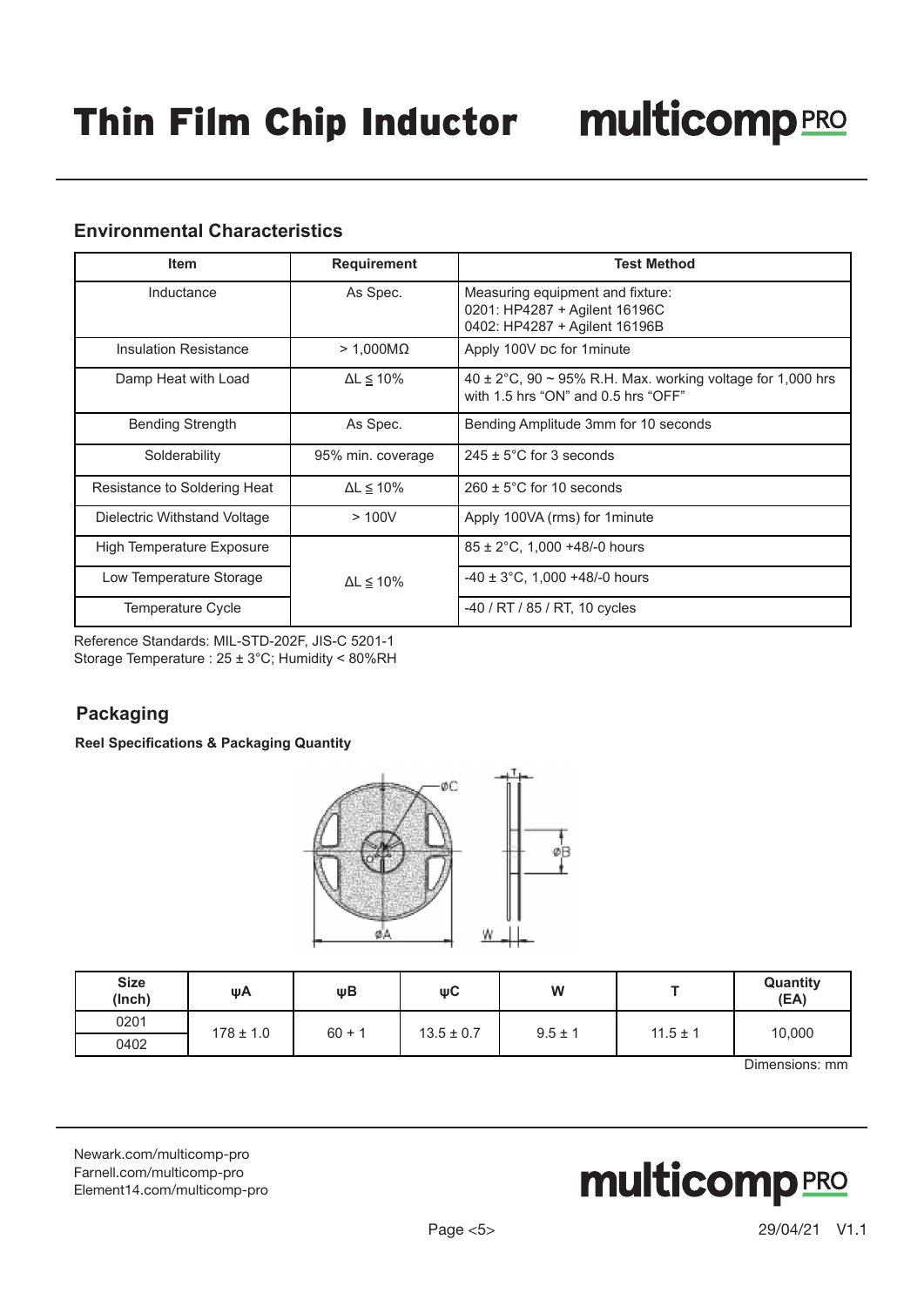#### **Paper Tape Specifications**



| <b>Size</b><br>(Inch) |                                | W | -                                                                                          |  | P <sub>0</sub> | D <sub>1</sub> | P <sub>2</sub>  | WD0             |                 |
|-----------------------|--------------------------------|---|--------------------------------------------------------------------------------------------|--|----------------|----------------|-----------------|-----------------|-----------------|
| 0201                  | $0.4 \pm 0.05$ 0.7 $\pm$ 0.05  |   |                                                                                            |  |                |                |                 | $1.55 \pm 0.03$ | $0.42 \pm 0.02$ |
| 0402                  | $0.7 \pm 0.05$ 1.16 $\pm$ 0.05 |   | $8 \pm 0.1$   1.75 $\pm$ 0.05   3.5 $\pm$ 0.05   4 $\pm$ 0.1   2 $\pm$ 0.05   2 $\pm$ 0.05 |  |                |                | $1.55 \pm 0.05$ | $0.4 \pm 0.03$  |                 |

Dimensions: mm

#### **Recommend Land Pattern**





| <b>Size</b><br>(Inch) |     | В    | С             |
|-----------------------|-----|------|---------------|
| 0201                  | 0.3 | 0.25 | $0.3 \pm 0.2$ |
| 0402                  | 0.5 | 0.45 | $0.6 \pm 0.2$ |

Dimensions: mm

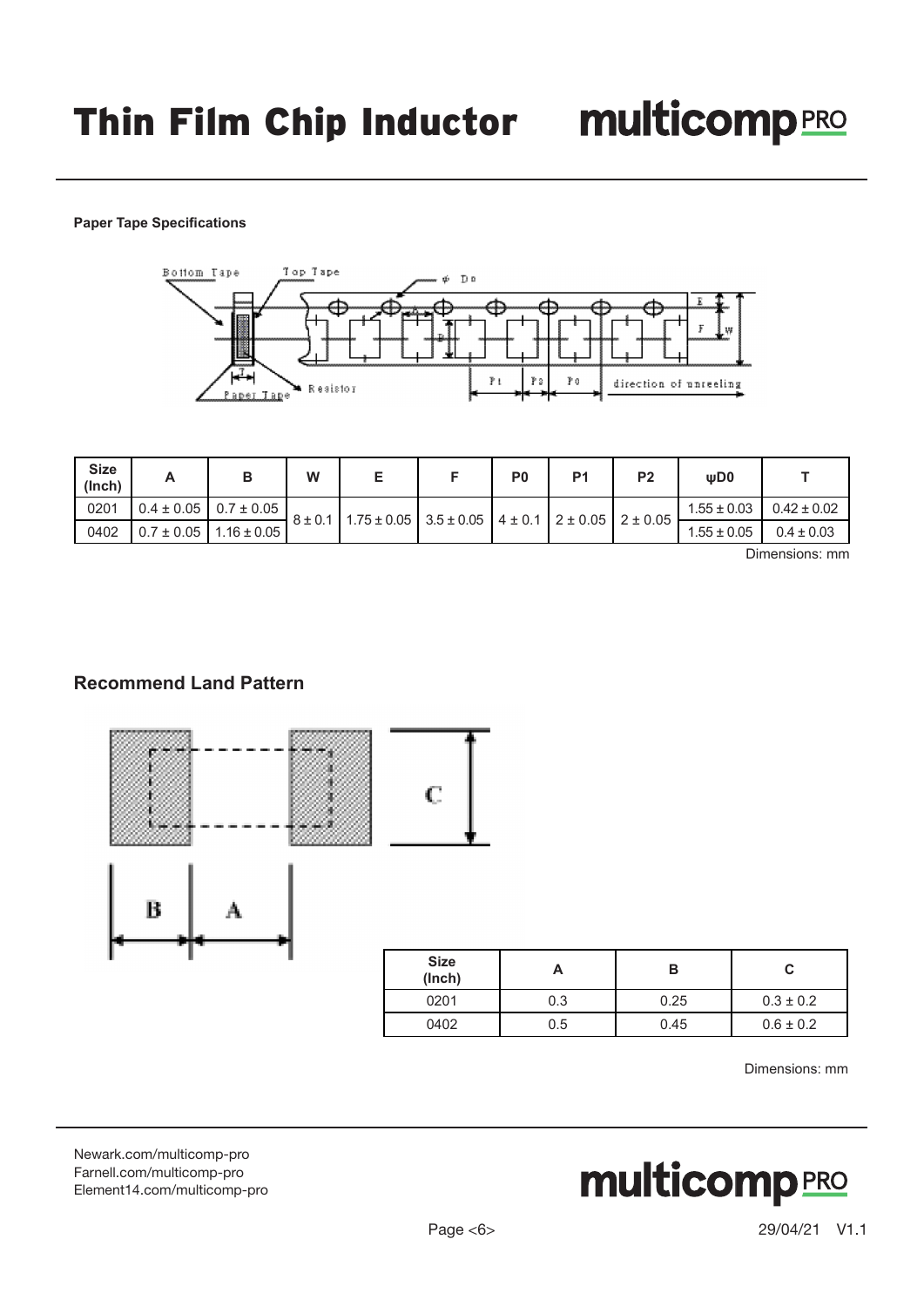### **Part Number Table**

| <b>Description</b>    | <b>Part Number</b> |
|-----------------------|--------------------|
| Inductor, 0402, 0.2nH | MCFT0BT0N2         |
| Inductor, 0402, 0.3nH | MCFT0BT0N3         |
| Inductor, 0402, 0.4nH | MCFT0BT0N4         |
| Inductor, 0402, 0.5nH | MCFT0BT0N5         |
| Inductor, 0402, 0.8nH | MCFT0BT0N8         |
| Inductor, 0402, 0.9nH | MCFT0BT0N9         |
| Inductor, 0402, 1.1nH | MCFT0BT1N1         |
| Inductor, 0402, 1.2nH | MCFT0BT1N2         |
| Inductor, 0402, 1.3nH | MCFT0BT1N3         |
| Inductor, 0402, 1.4nH | MCFT0BT1N4         |
| Inductor, 0402, 1.6nH | MCFT0BT1N6         |
| Inductor, 0402, 1.7nH | MCFT0BT1N7         |
| Inductor, 0402, 1.8nH | MCFT0BT1N8         |
| Inductor, 0402, 1.9nH | MCFT0BT1N9         |
| Inductor, 0402, 2.0nH | MCFT0BT2N0         |
| Inductor, 0402, 2.1nH | MCFT0BT2N1         |
| Inductor, 0402, 2.3nH | MCFT0BT2N3         |
| Inductor, 0402, 2.4nH | MCFT0BT2N4         |
| Inductor, 0402, 2.5nH | MCFT0BT2N5         |
| Inductor, 0402, 2.6nH | MCFT0BT2N6         |
| Inductor, 0402, 2.7nH | MCFT0BT2N7         |
| Inductor, 0402, 2.8nH | MCFT0BT2N8         |
| Inductor, 0402, 2.9nH | MCFT0BT2N9         |
| Inductor, 0402, 3.0nH | MCFT0BT3N0         |
| Inductor, 0402, 3.1nH | MCFT0BT3N1         |
| Inductor, 0402, 3.2nH | MCFT0BT3N2         |
| Inductor, 0402, 3.4nH | MCFT0BT3N4         |
| Inductor, 0402, 3.5nH | MCFT0BT3N5         |
| Inductor, 0402, 3.6nH | MCFT0BT3N6         |
| Inductor, 0402, 3.7nH | MCFT0BT3N7         |
| Inductor, 0402, 3.8nH | MCFT0BT3N8         |
| Inductor, 0402, 3.9nH | MCFT0BT3N9         |
| Inductor, 0402, 4.3nH | MCFT0BT4N3         |
| Inductor, 0402, 5.4nH | MCFT0BT5N4         |

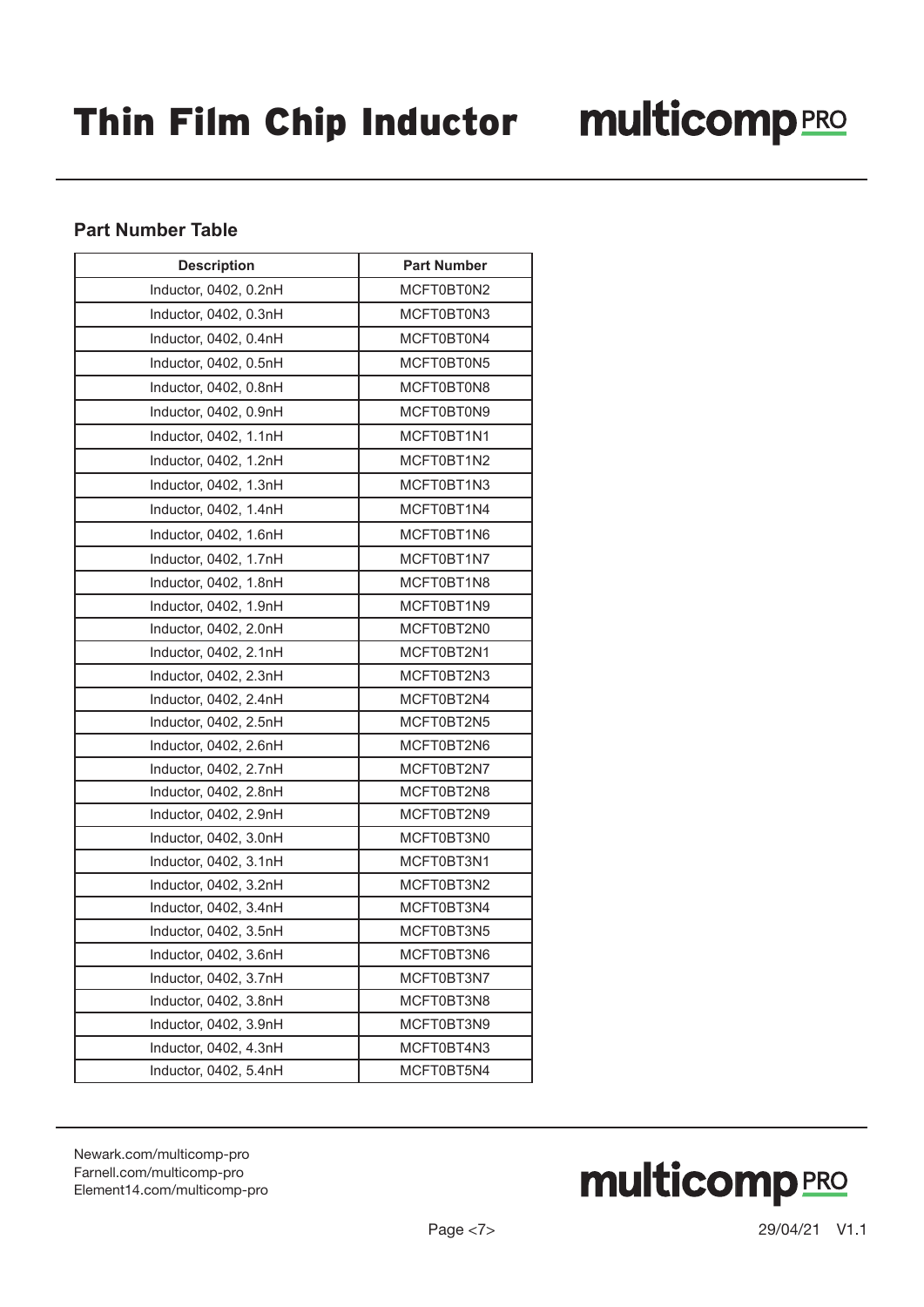| <b>Description</b>                 | <b>Part Number</b> |
|------------------------------------|--------------------|
| Inductor, 0402, 5.6nH              | MCFT0BT5N6         |
| Inductor, 0402, 5.9nH              | MCFT0BT5N9         |
| Inductor, 0402, 6.5nH              | MCFT0BT6N5         |
| Inductor, 0402, 7.2nH              | MCFT0BT7N2         |
| Inductor, 0402, 8.0nH              | MCFT0BT8N0         |
| Inductor, 0402, 8.1nH              | MCFT0BT8N1         |
| Inductor, 0402, 9.1nH              | MCFT0BT9N1         |
| Inductor, 0402, 10.8nH             | MCFT0FT10N8        |
| Inductor, 0402, 12.0nH             | MCFT0FT12N         |
| Inductor, 0402, 13.8nH             | MCFT0FT13N8        |
| Inductor, 0402, 17.0nH             | MCFT0FT17N         |
| Inductor, 0402, 18.0nH             | MCFT0FT18N         |
| Inductor, 0402, 20.8nH             | MCFT0FT20N8        |
| Inductor, 0402, 27.0nH             | MCFT0FT27N         |
| High Current Inductor, 0201, 0.1nH | MCFT0BT0N101       |
| High Current Inductor, 0201, 0.2nH | MCFT0BT0N201       |
| High Current Inductor, 0201, 0.3nH | MCFT0BT0N301       |
| High Current Inductor, 0201, 0.4nH | MCFT0BT0N401       |
| High Current Inductor, 0201, 0.5nH | MCFT0BT0N501       |
| High Current Inductor, 0201, 0.6nH | MCFT0BT0N601       |
| High Current Inductor, 0201, 0.7nH | MCFT0BT0N701       |
| High Current Inductor, 0201, 0.8nH | MCFT0BT0N801       |
| High Current Inductor, 0201, 0.9nH | MCFT0BT0N901       |
| High Current Inductor, 0201, 1.0nH | MCFT0BT1N001       |
| High Current Inductor, 0201, 1.1nH | MCFT0BT1N001       |
| High Current Inductor, 0201, 1.2nH | MCFT0BT1N201       |
| High Current Inductor, 0201, 1.3nH | MCFT0BT1N301       |
| High Current Inductor, 0201, 1.4nH | MCFT0BT1N401       |
| High Current Inductor, 0201, 1.5nH | MCFT0BT1N501       |
| High Current Inductor, 0201, 1.6nH | MCFT0BT1N601       |
| High Current Inductor, 0201, 1.7nH | MCFT0BT1N701       |
| High Current Inductor, 0201, 1.8nH | MCFT0BT1N801       |
| High Current Inductor, 0201, 1.9nH | MCFT0BT1N901       |
| High Current Inductor, 0201, 2.0nH | MCFT0BT2N001       |
| High Current Inductor, 0201, 2.1nH | MCFT0BT2N101       |
| High Current Inductor, 0201, 2.2nH | MCFT0BT2N201       |